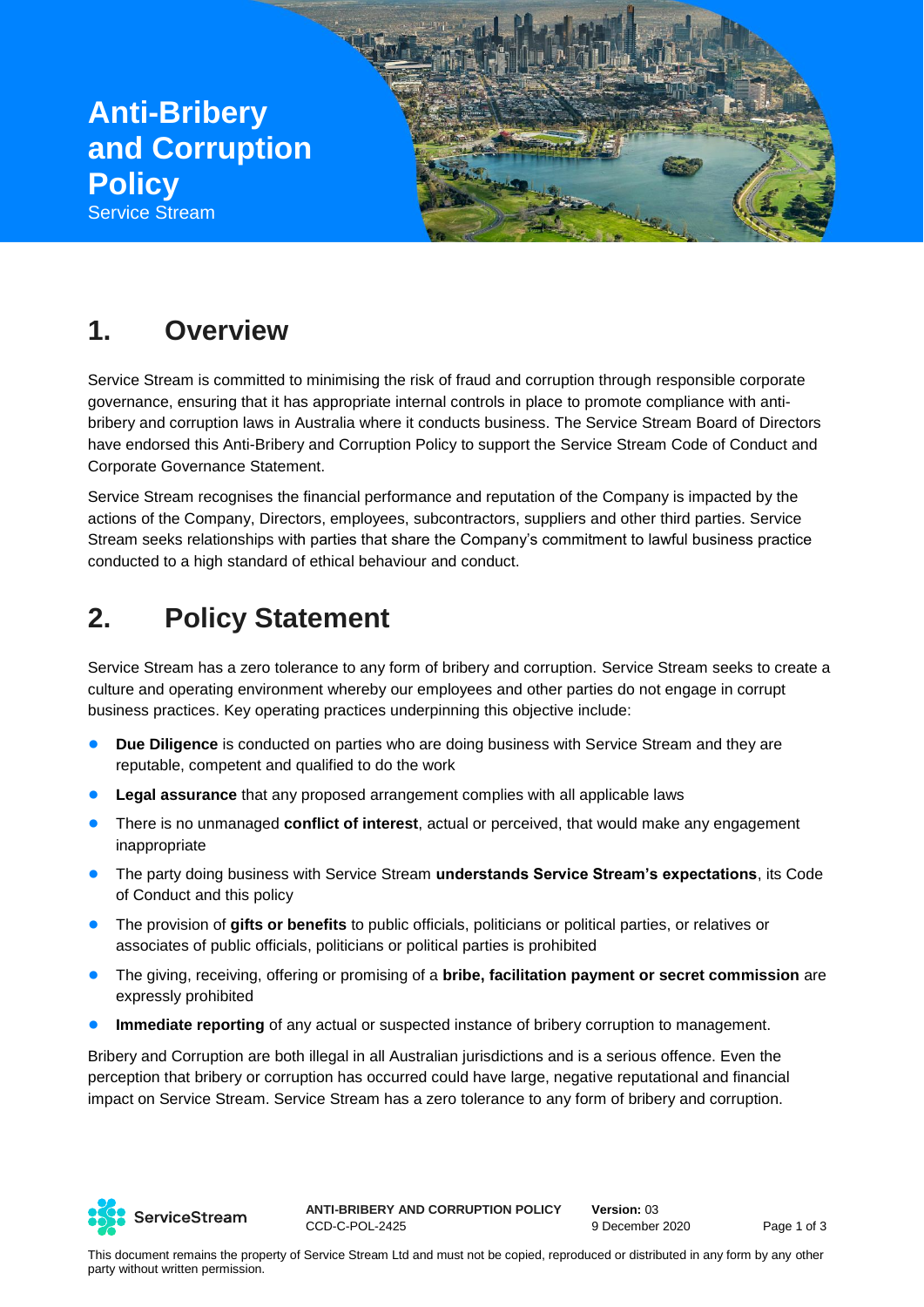# **Anti-Bribery and Corruption Policy**

Service Stream

## **3. Scope**

This policy extends to all employees, directors and third parties including subcontractors. Training and awareness programs are conducted across the group and all senior managers are committed to supporting this policy.

Any breaches of this Policy must be reported to the Board.

## **4. Definitions**

Bribery is the offering or making of a payment of value either directly or indirectly to influence a person's decision making, to secure an unfair advantage or to enter a dishonest arrangement.

Corruption is the abuse of a position or trust to gain an unfair advantage.

#### **4.1. Conflicts of Interest**

A 'conflict of interest' is a situation which may prevent an employee's duties, obligations or services from being provided in an independent or impartial manner. A conflict of interest can arise in a number of circumstances, including where the interests of employees are different to, and conflict with, the interests of Service Stream.

Conflicts of interest may be actual, perceived or potential. They may arise by having family connections, personal associations or relationships with suppliers, clients or other third parties which may influence or prejudice the obligations owed to Service Stream or a client, including in a conflict of duty situation. Service Stream has a dedicated **[Conflicts of Interest Policy](https://servicestrm.sharepoint.com/sites/Intranet/cs/Insurance-Group-Risk/INSURANCE%20GROUP%20RISK%20%20GOVERNANCE%20DOUCMENTS/GOVERNANCE/Policies/Conflicts%20of%20Interest%20Policy%202020.pdf?cid=79fbe222-06b8-43cf-a653-4ed714055862)** located on the Service Stream Intranet.

#### **4.2. Gifts and Benefits**

The giving or receiving of gifts and benefits may create an actual or perceived obligation or influence on the receiver doing their duties in with impartiality. This could result in both financial and reputation loss for Service Stream. As such, Service Stream prohibits the giving and receiving of gifts and benefit to public officials, politicians or political parties, or relatives and associates of public officials, politicians or political parties. The giving and receiving of gifts with non-government related entities should be token in nature (e.g. provision of refreshments for a meeting). Approval from one level above your line manager is required for the giving or accepting of non-token gifts.



**ANTI-BRIBERY AND CORRUPTION POLICY** CCD-C-POL-2425

**Version:** 03 9 December 2020 Page 2 of 3